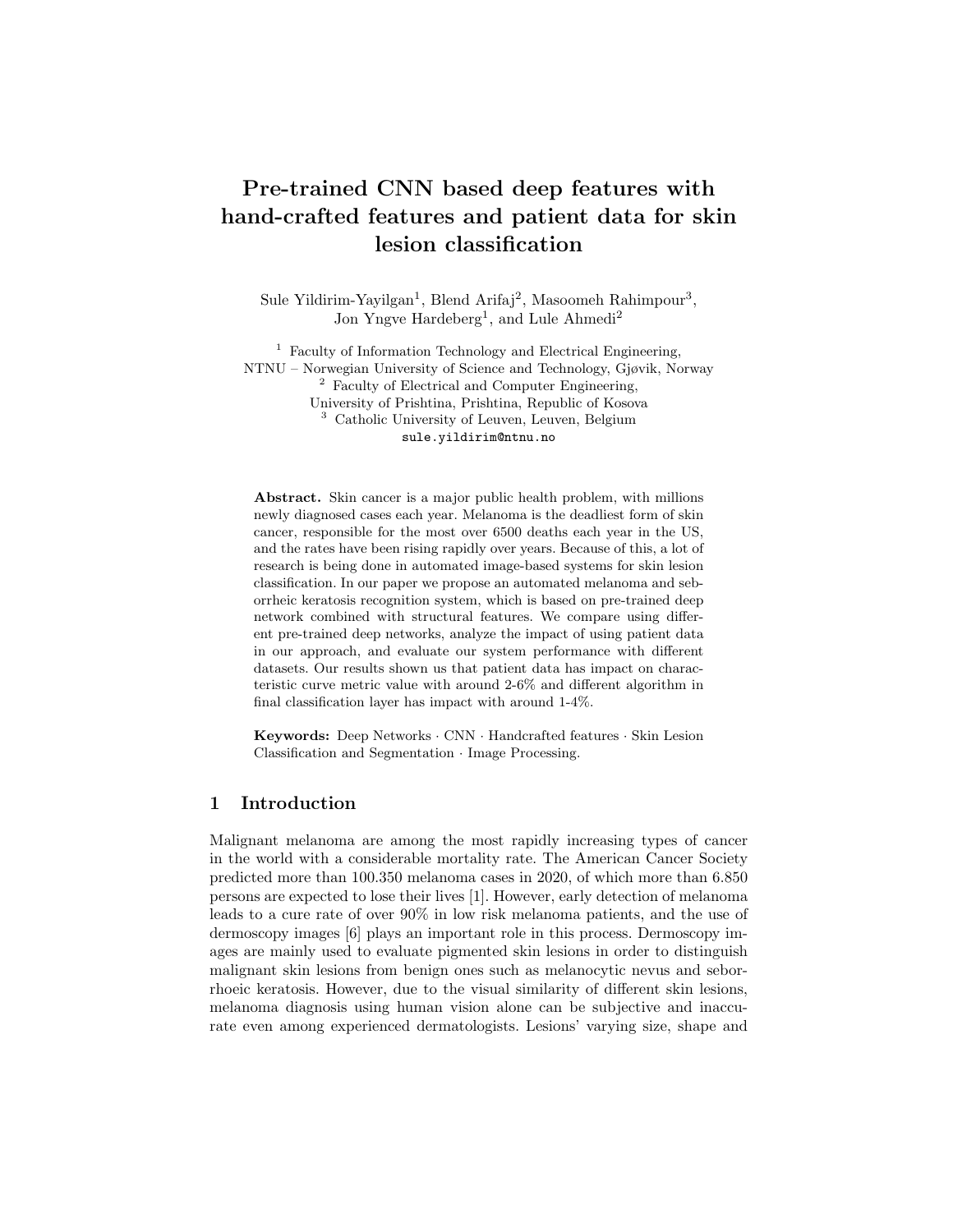fuzzy boundaries, different skin colors, presence of different artifacts including hair and bubbles are some of the reasons that make the detection process more challenging.

In this paper, we propose two architectures using two different categories of features extracted from images of skin lesions, namely handcrafted and deep features. We compare the performance of these two kinds of features separately and also consider a combined use of these features to provide a single classification decision for melanoma diagnosis.

The remaining paper is organized as follows. In Section 2 a survey of stateof-the-art on melanoma classification is presented. Section 3 describes the theory behind the proposed method including deep networks and dermoscopic features. The experimental results of the proposed method on melanoma classification and a comparative study are presented in Section 4. Finally, the discussion and conclusion remarks are given in Section 5.

# 2 Related works

The success of melanoma detection task highly depends on the features extracted from the lesion. There are different clinical approaches that are commonly used to extract diagnostic features from dermoscopy images such as ABCD(E) rule, pattern analysis, seven-point checklist and Menzies method [36]. The ABCD(E) rule is based on asymmetry, border, colour, diameter, and evolution (or elevation) features [34]. The pattern analysis approach facilitates melanoma diagnosis by determining the presence of specific patterns visible in dermoscopic images. The features employed in pattern analysis approach refer both to the chromatic characteristics and to the shape and/or texture of the lesion. These include Atypical Pigment Network, Blue-whitish Veil, Atypical Vascular Pattern, Irregular Streaks, Irregular Pigmentation, Irregular Dots/Globules, and Regression Structures [19]. The seven-point checklist provides a simplification of the standard pattern analysis and compared to  $ABCD(E)$ , allows less experienced observers to achieve higher diagnostic accuracy values. The Menzies approach facilitates to identify the colour patterns and asymmetry within the lesion. Computational methods based on the Menzies' criteria have been proposed to analyze the presence of six basic colour classes (white, red, light brown, dark brown, blue–grey, and black) for dermoscopic images [33].

The features used in automated dermoscopy image analysis mostly have been inspired by the clinical methods which have been mentioned above. Table 1 shows a distribution of feature categories known as hand-crafted features commonly employed in the literature. We categorize these features in four main classes including structural (shape), geometrical (spatial), chromatic (colour) and texture features. The interested reader is referred to [33] for detailed classification.

Recently, Convolutional Neural Networks (CNNs) have shown an impressive performance in image classification tasks. Different features detected at the different convolutional layers enable the network to handle large variations in the dataset which may result in higher diagnostic accuracy and sensitivity in classi-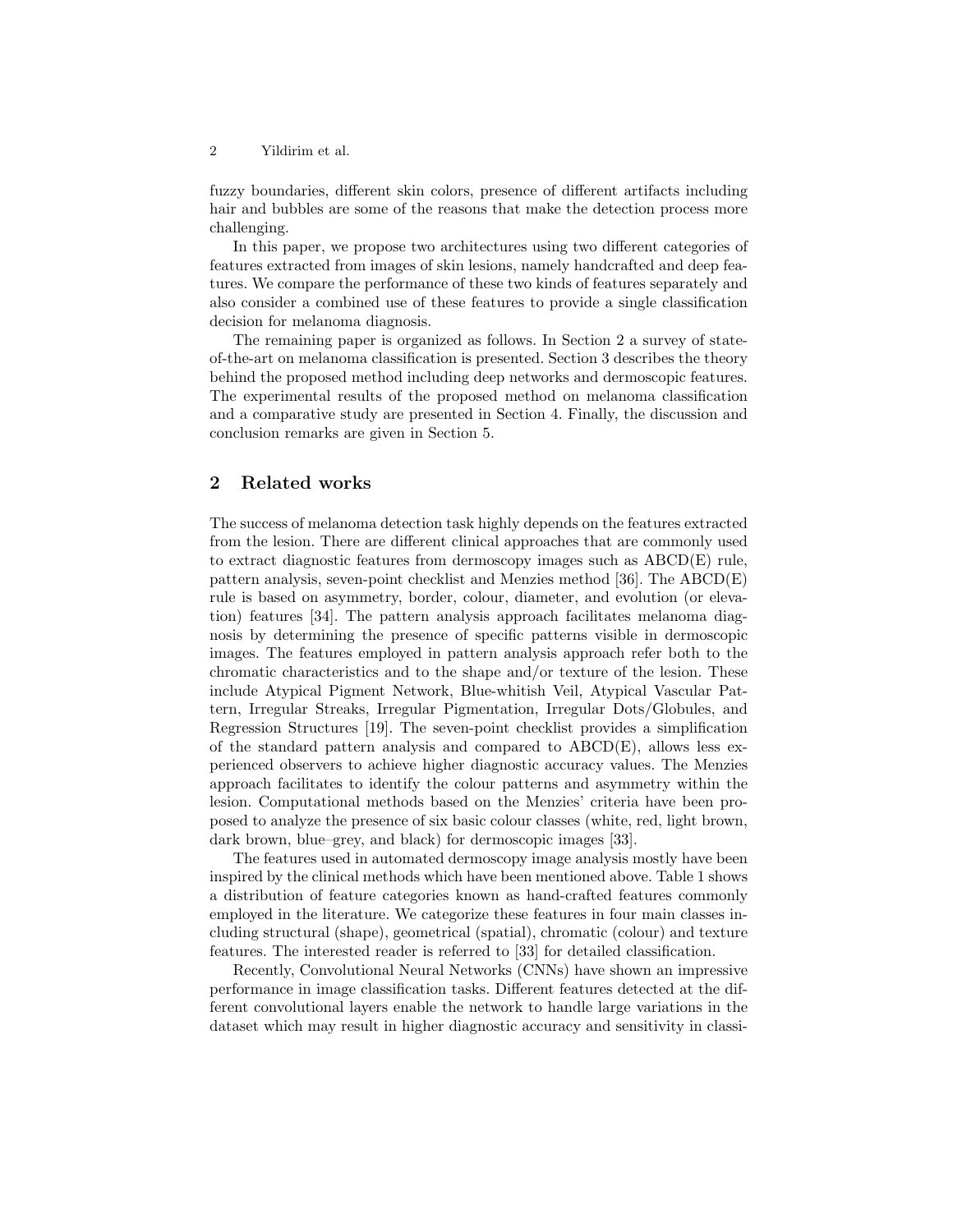| Feature                   | structural                  | geometric         | chromatic          | textural      |
|---------------------------|-----------------------------|-------------------|--------------------|---------------|
| Sadeghi et al [35]        |                             |                   |                    |               |
| Møllersen et al $[31]$    |                             |                   | Divergence-based   |               |
| Ballerini et al [7]       |                             |                   | RGB, HSV, CIE      | <b>GCM</b>    |
| Tomas et al $[26]$ $[25]$ |                             |                   |                    | LBP and RSurf |
| Codella et al [14]        | Edge Histogram              |                   | Color Histogram    | <b>MSLBP</b>  |
| Ma et al $[24]$           |                             |                   |                    |               |
| Barata et al [10]         |                             |                   |                    |               |
| Garnavi et al [19]        |                             |                   |                    |               |
| Zhou et al $[44]$         | Fourier transfor-           |                   |                    |               |
|                           | mation                      |                   |                    |               |
| Damian et al [16]         | Fourier                     | trans-lasymmetry, | color distribution |               |
|                           | form amplituden circularity |                   |                    |               |

Table 1. Hand-crafted categorizes in automated melanoma classification

fication. In comparison with fully connected networks, CNNs have much fewer connections and parameters and hence they are easier to train. They build the property of translation invariance of image statistics by replicating the same neurons. They model the low-level features of images locally by enabling the local connectivities, and make the high-level features of image coarser as they are in nature [40] using repeated pooling/sub-sampling layers.

In 2014, Simonyan et al [37] investigated the effect of depth component in CNNs by introducing VGG network which achieved 7.3% error rate in ILSVRC (ImageNet Large Scale Visual Recognition) competition. This network is characterized by its simplicity which has increased the depth of network by adding more convolutional layers. In comparison to the previous networks, VGG (with 16 or 19 layers) models more non-linearity and has less parameters by employing small convolutional filters  $(3^*3)$  in each layer. Szegedy et al [40] presented two different concepts in CNNs including a new level of organization in the form of the "Inception module" and increased network depth. They proposed a deeper network (22-layer) with computational efficiency in the case of the GoogLeNet.

However, there was another challenge by increasing the depth of network; it has been depicted that adding extra layers beyond the certain layers does not help obtain promising results and may results in higher training and validation errors. In 2015, He et al [20] presented a new architecture called Deep Residual Network (ResNet) which won ILSVRC 2015 with an incredible error rate of 3.57%. ResNet consists of a number of residual blocks with each block comprising of several convolution layers, batch normalization layers and ReLU layers. The residual block enables to bypass a few convolution layers at a time [41].

Most of these architectures (VGGNet, GoogLeNet, ResNet) are available as the pre-trained models initially trained on approximately one million natural images from the ImageNet dataset [17]. Such networks are widely employed for melanoma detection. Codella et al [13] used a pre-trained CNNs named Caffe to extract the features for skin image classification and proved that deep features outperform traditional hand-crafted features. Majtner et al [27] used AlexNet as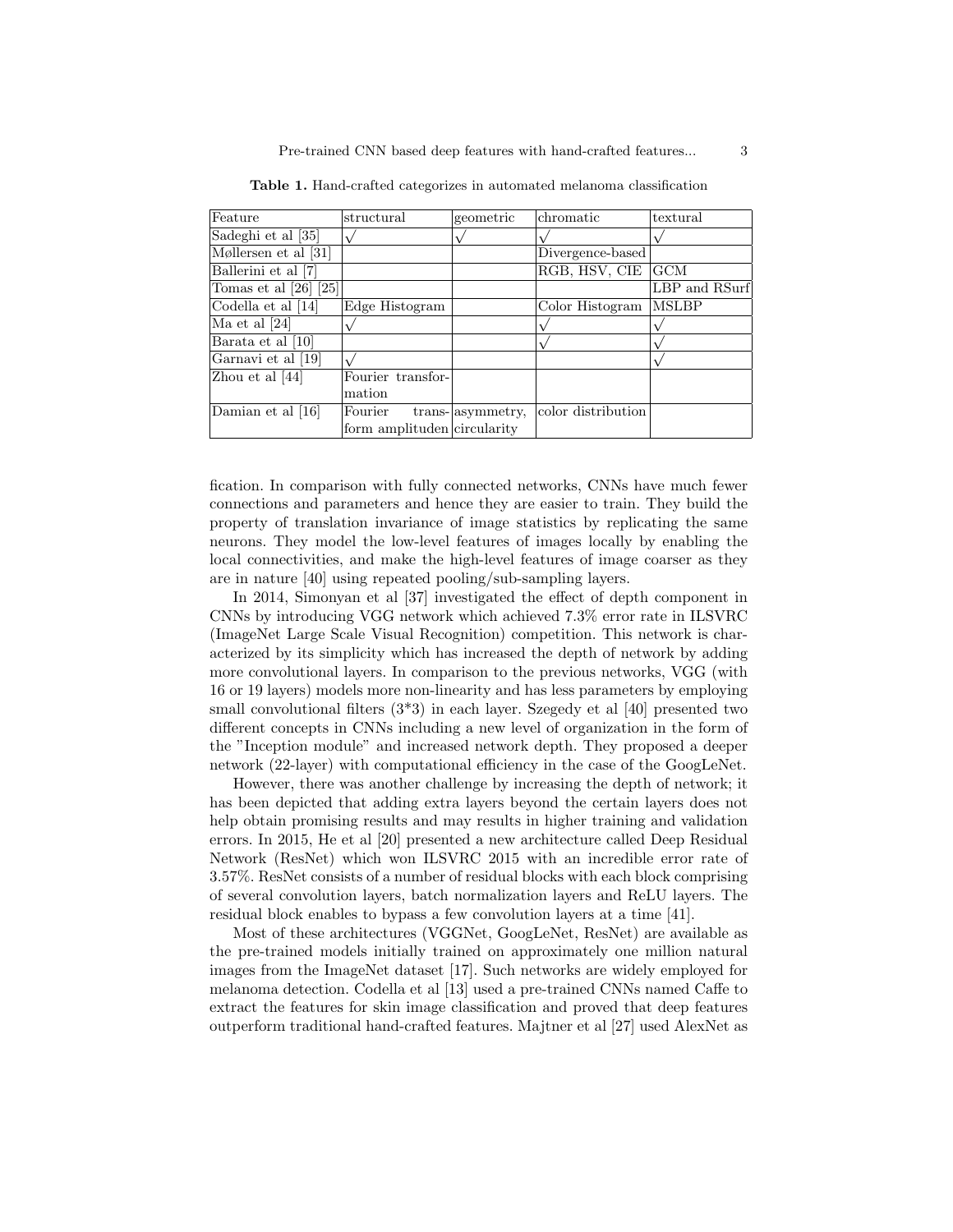pre-trained deep network for features extraction and proved that deep feature has potential on image classification. Devassy et al [29] replaced the complex handcrafted features with standard and deep feature, extracted from ResNet. This combination outperformed state of the art results. Zhao et al [43] showed that CNN has a great ability for localizing the objects. They proposed a technique called Class Activation Mapping (CAM) by using global average pooling (GAP) in CNNs. A class activation map for a particular category indicates the discriminative image regions used by the CNN to identify the category.

Despite all these algorithms, there is still room for automated algorithm that shows reasonable results. This motivate us to develop a new approach that combines pre-trained deep networks and structural features to detect skin lesions.

# 3 Methodology

We proposed a structure that combines state-of-the-art developments of deep neural networks and machine learning techniques to automated analysis of melanoma images. The main pipeline of our proposed framework for melanoma classification is depicted in Fig 1. Similar to most common approaches employed in computational systems for skin lesion diagnosis, it includes six main steps 1) Preprocessing, 2) Data Augmentation 3) Segmentation 4) Feature Extraction 5) Feature Selection and 6) Classification. In the following, more details for each step are presented.



Fig. 1. Pipeline of automated melanoma image classification

#### 3.1 Preprocessing

Dermoscopy images are often obtained with different imaging devices under varying acquisition conditions. Changes in the illumination of image acquisition devices adversely affect the color of images and reduce the performance of diagnostic systems. Hence, it is a crucial task to normalize the color and illuminance balance of images by applying color constancy methods. Different research groups have proposed color normalization strategies to deal with dermoscopy images. Gray world, Max RGB, Shades of Gray and General Gray World methods are among these methods that are fast, easy to implement and require the tuning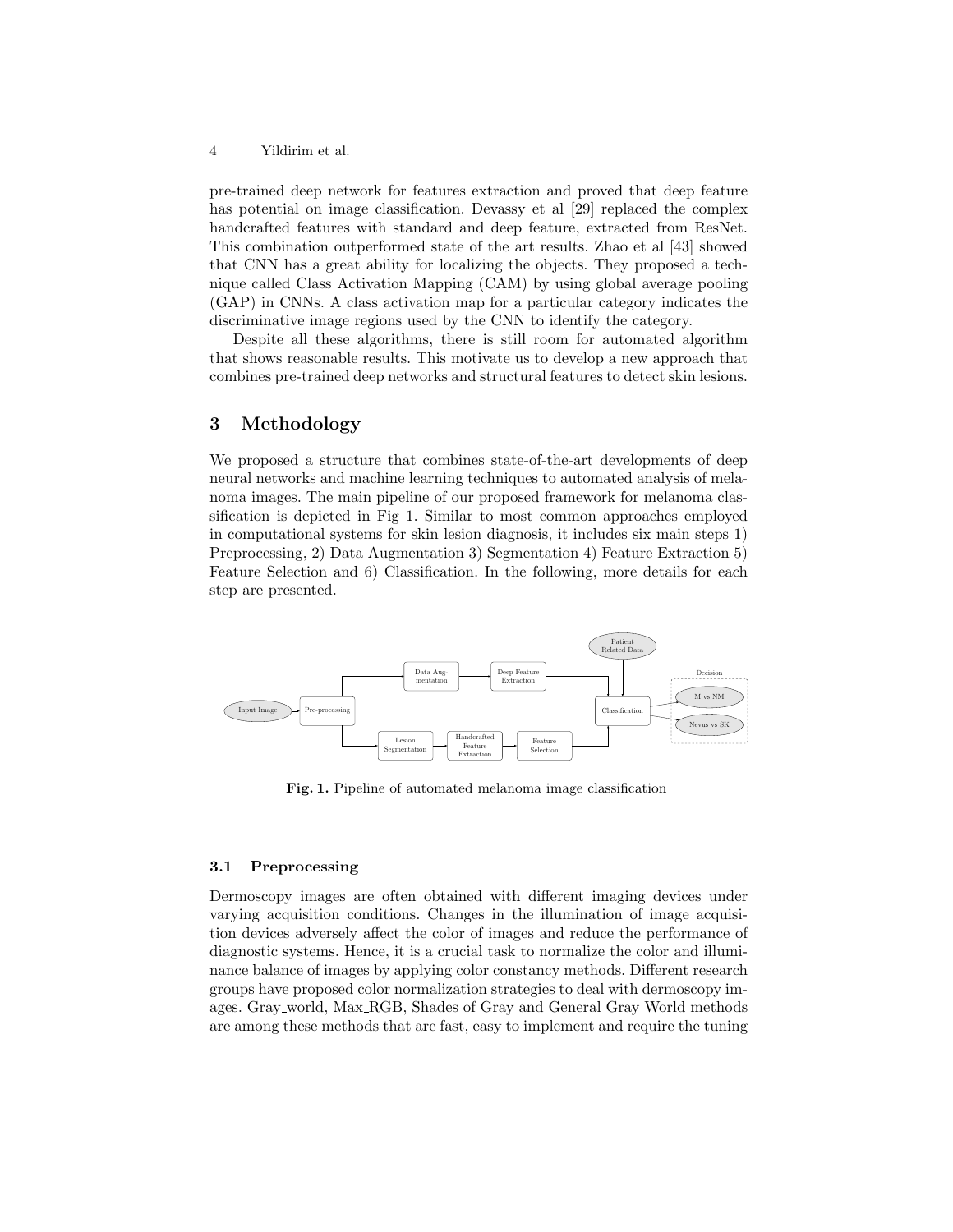of few parameters [8]. In this study, we applied the Shades of Gray method. Interested readers is referred to [12] for a detailed description of different methods.

#### 3.2 Segmentation

First, automatic border detection is performed to separate the lesion from the background skin. To do this job we applied deep Residual U-Net [42]. The main benefits from this model are: residual units ease training of deep networks and this model allow us to design a deep network with fewer parameters however and better performance [42]. To train this network we applied 2000 pairs of lesion-mask and for validation we applied 200 pairs lesion-mask. Those pairs lesion-mask are provided from ISIC 2017 challenge [15].

## 3.3 Data Augmentation

It is well known that data augmentation notably improves the performance of deep neural networks. Particularly if the amount of training data is limited, augmentation would improve the robustness of the model [23]. There are different kinds of geometrical transformations that can be applied on the images before providing them as input to the CNN to generate new versions of the images such as applying random transformations: cropping, flipping, etc. In the following, the process of data augmentation employed in this study has been described:

- 1. Considering four rotation angles (45, 90, 135 and 180), we generate four rotated images per original image.
- 2. Finding the largest inner rectangle, we crop each image to ensure that all pixels belong to the original image.
- 3. Finally, we perform square crops to resize each image of 224\*224, since the CNN network requires square input images.

Considering the orientation changes and crops preformed, we generate eight versions of each image which, then will be provided to the trained network [18].

## 3.4 Feature Extraction

The performance of automated approaches for skin lesion detection greatly depends on the choice of meaningful descriptive features derived from the dermoscopic images. In this study, we have considered three types of features which are useful in automated skin lesion detection for improving the overall classification performance.

Deep Features As our first attempt for feature extraction, we employed a model based on the VGG network. According to the CNN models and based on our observations in the experiments using VGG and VGG-Deep, we employed ResNet as the next learning architecture to extract the deep features. Our CNNs were fine-tuned with the training samples from the initially pre-trained model to perform classification on the ILSVRC 2015 data [20]. In the last layer of ResNet,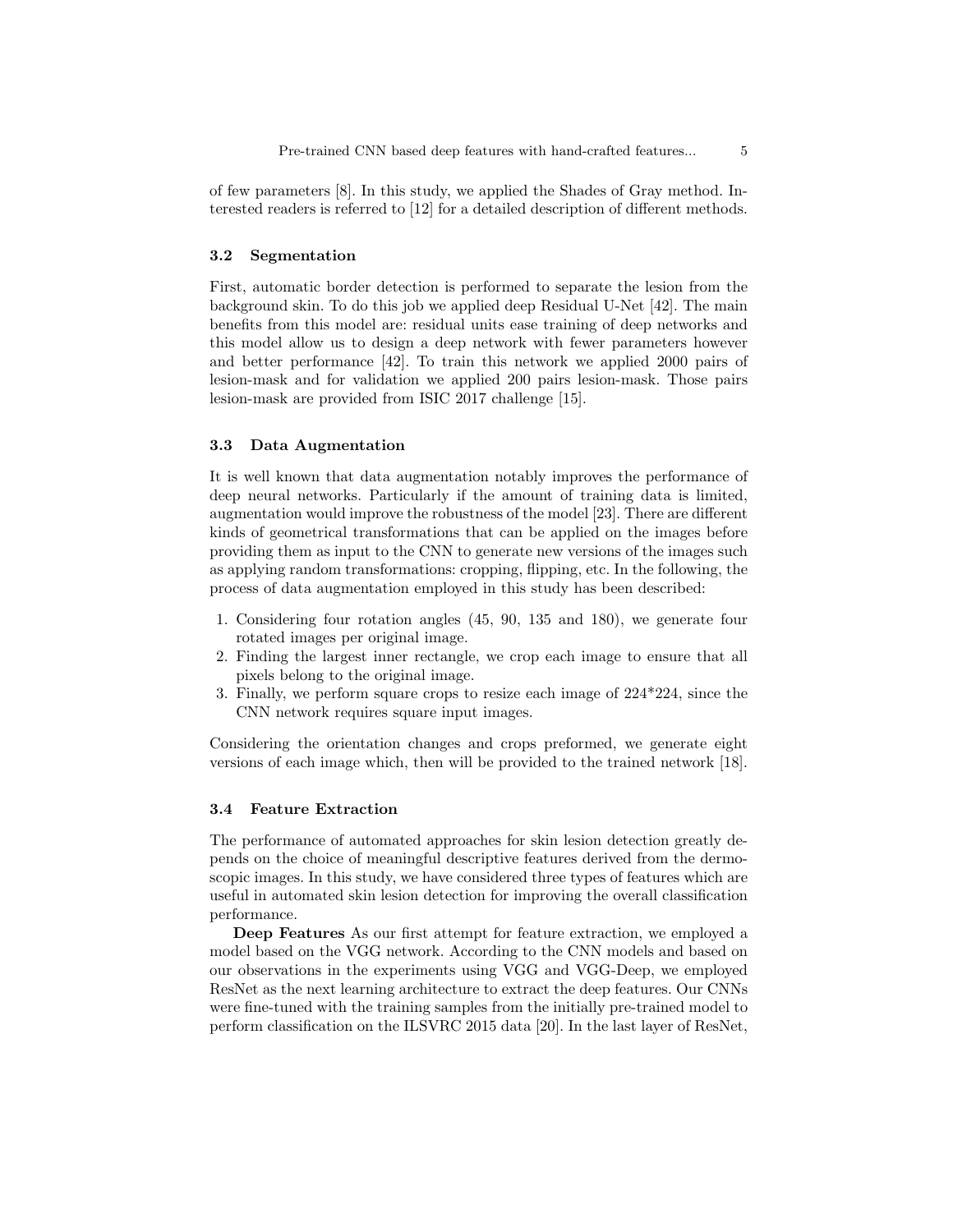there are 2048 features related to high-level concepts of the input image which are ready to be fed to the classification layer.

Handcrafted Features Feature extraction aims to represent a set of descriptors to separate each image into different classes by feeding them to the classifier. As mentioned is previous section, in order to extract the deep features, all the images need to be resized to a fixed size of  $224\times224$  pixels. As a result, some important features related to the size and shape of object might be eliminated. To address this problem, some valuable features called handcrafted features have been extracted and added to previous deep features to strengthen our feature set. Once the image has been segmented into the object and background as stated in Section 3.2, the important handcrafted features must be extracted from the object. Three main categories of handcrafted features have been employed in this study including shape features, color features, and texture features.

Shape features: Shape features provide important information about the lesion that can be deterministic for lesion's classification [39]. To shape feature we used lesion's mask, provided as output from lesion segmentation step in Fig. 1.

Color features: Color feature descriptors delineate the colour distribution of images. In order to quantify the color features, statistics features over the channels of different color spaces were calculated where the color spaces consist of RGB, HSV, and  $L^*a^*b^*$ . The most used descriptors are mean, standard deviation, skewness, kurtosis, and median. Texture features: Texture features provide important information about the spatial disposition of the grey levels and the relationship with their neighbourhoods. For texture feature we have applied the following methods: SURF [11], SIFT [22], ORB [3], and LBP [32].

Patient Related Data Dermatologists do not base their diagnosis solely on the analysis of the skin lesion. Patient-related context is also of relevance in making a diagnosis. There are a lot of factors that may affect the final decision such as age, gender, skin type, personal disease history and part of body [4].

#### 3.5 Feature Selection

Feature selection is an important preprocessing step in many machine-learning tasks. The purpose is to reduce the dimensionality of the feature space by eliminating redundant, irrelevant or noisy features. From the classification perspective, there are numerous potential benefits associated with feature selection: (i) reduced feature extraction time and storage requirements, (ii) reduced classifier complexity, (iii) increased prediction accuracy, (iv) reduced training and testing times, and (v) enhanced data understanding and visualization. To do this step we have employed PCA[5], as feature selector, and select 250 features.

#### 3.6 Classification

This block aims to perform classification among three types of skin lesions. This includes two independent binary classifications. The first classifier is used for the categorization of dermoscopic data into (a) melanoma and (b) nevus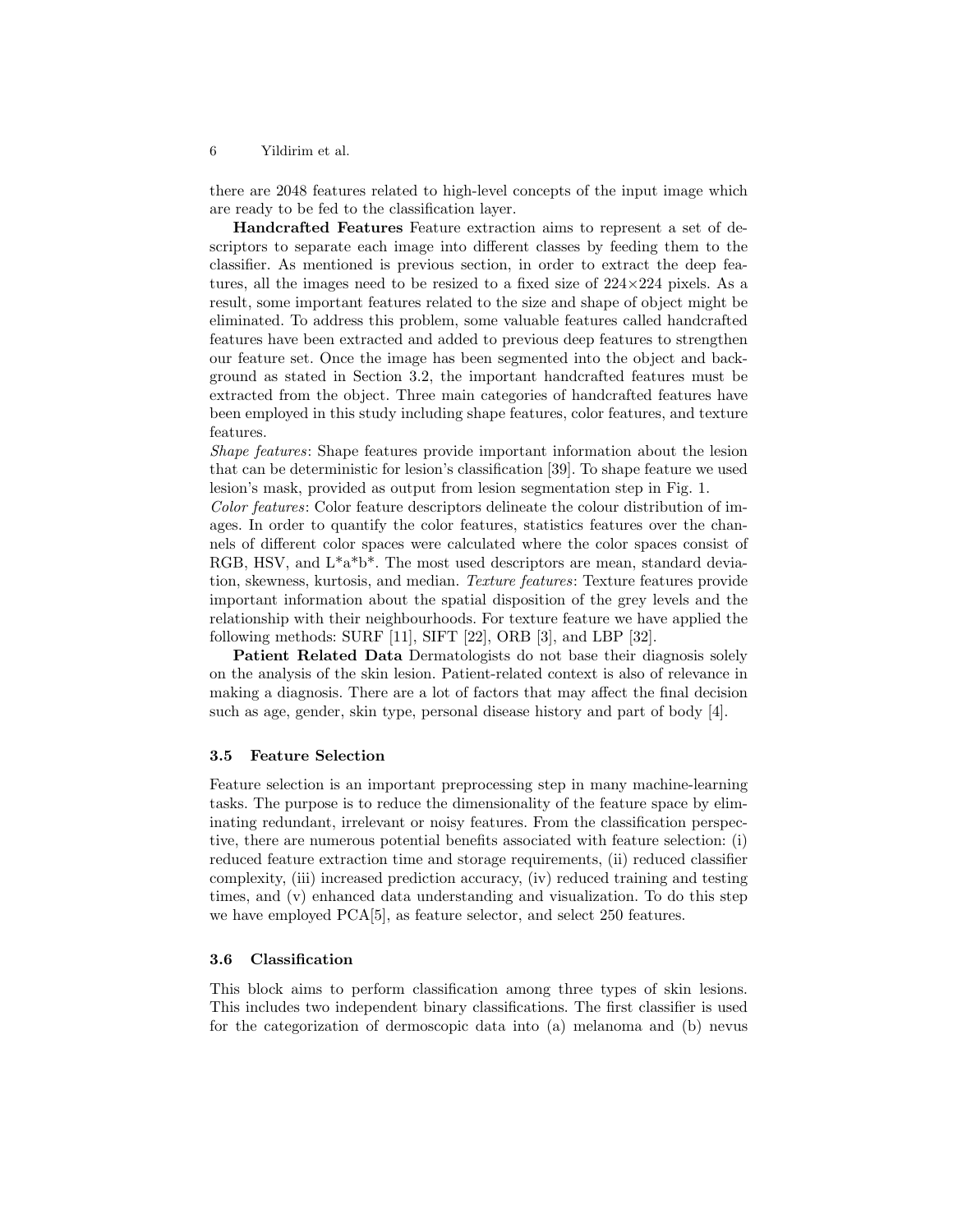and seborrheic keratosis. The second classifier uses the extracted features for categorizing the dermoscopic images into (a) seborrheic keratosis and (b) nevus and melanoma. We have exploited different kinds of classifiers including SVM, Linear SVM (LSVM), RUSBoost Classifier.

## 4 Experimental Results

Dataset and Evaluation metrics: The proposed structure is trained on the dermoscopic image sets provided from the International Skin Imaging Collaboration (ISIC) 2017 Challenge "Skin Lesion Analysis towards Melanoma Detection" – Part 3: Lesion Classification and the Seven-Point Checklist dataset [21]. The created model is evaluated on two datasets: ISIC 2017 Test Dataset [15] and on PH-2 Dataset [30] (patient data are not provided on this dataset).

Results: The first part of the model consisted of the VGG 16 layers up to the last convolutional layer, but without the last max pooling layer and the fully-connected layers. We initialized our network with the weights of a VGG 16 model pretrained on the ImageNet dataset. Also, we did the same for ResNet model. During training, the inputs are pre-processed by zero mean unit standard deviation normalization. We evaluate the proposed structure as follows:

- 1. Compare the VGG-16 network to the deeper ResNet-101.
- 2. Compare the performance of proposed appoaches
- 3. Compare the performance of different classifier as a final decision layer.
- 4. Attempt to use the patient data (age and sex) on classification.

The classification results are evaluated under metrics:

- Characteristic curve (ROC) measure of how well a parameter can distinguish between two diagnostic groups.
- Sensitivity (SE) the fraction of true positives that are correctly identified
- Specificity (SP) the fraction of true negatives that are correctly identified
- Accuracy (ACC) the number of correct predictions divided by the total number of predictions

Experiments are made on ISIC 2017 Test Dataset, that provide us 600 images (117 melanomas, 90 seborrhoeic-keratoses and 393 nevus) and to strengthen our conclusions we test our approach on PH2 dataset, that provided us 200 images (140 nevus and 60 melanomas).

To make comparison between deep networks, ResNet and VGGNet, we run experiments on three classifiers with every possible combination between deep features, handcrafted features (HF) and patient data (PD). Results are summarized in Table 2, in columns we have features that are used with ResNet respectively VGGNet. We can observe that the results with ResNet, as deep feature extractor, outperforms the results with VGGNet, as feature extractor, in every possible combination. In classifier A, ResNet as deep feature extractor, outperform the VGGNet in every combination. Best results achieved in classifier A from ResNet features is 67.45% and for VGGNet features is only 58.12%. In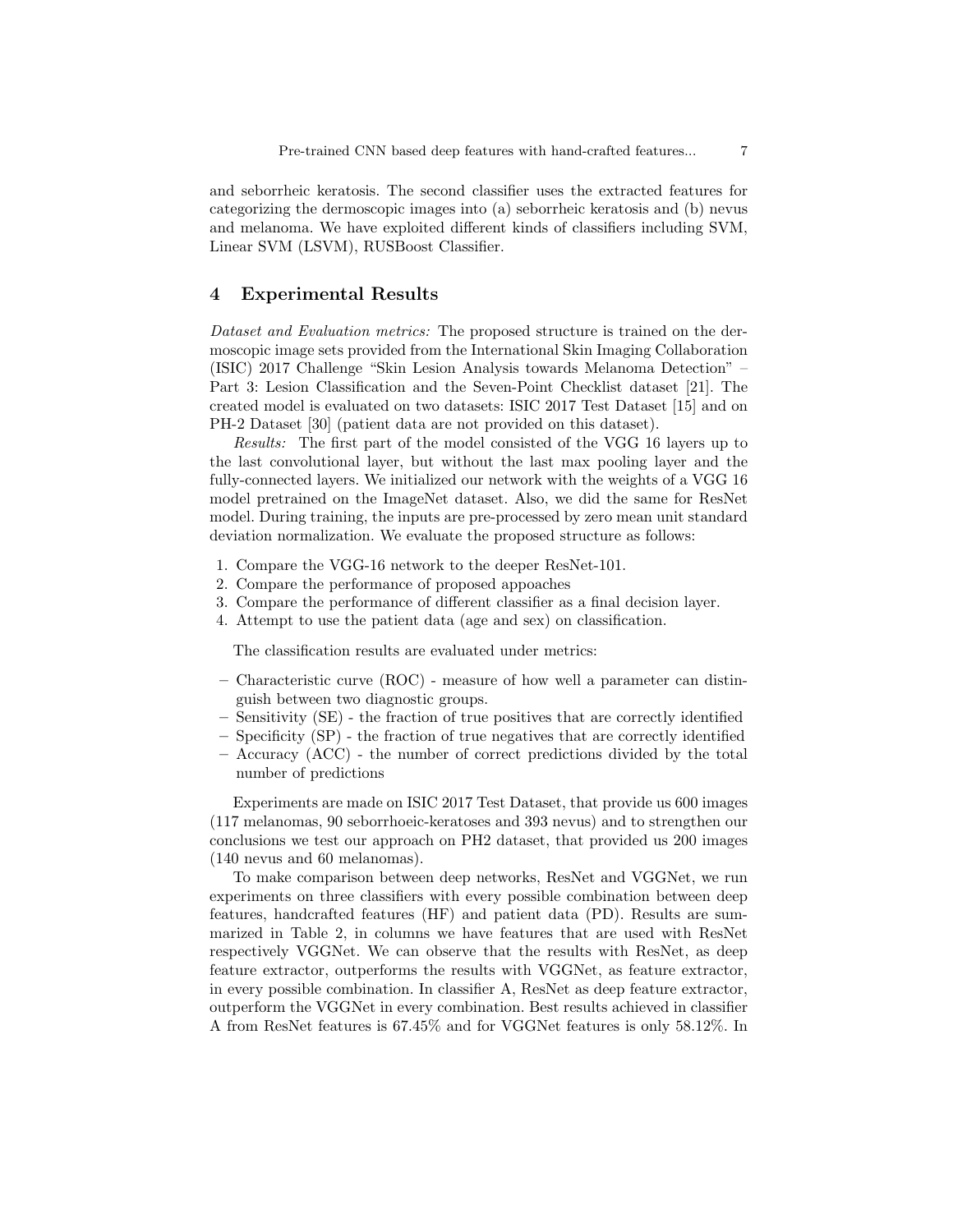classifier B, also, ResNet features outperform VGGNet features in every combination. The best result archieven from ResNet features, in classifier B, is 75.65% and from VGGNet features is 71.05%. In PH2-dataset results are more closer. The difference between ResNet feature and VGGNet feature is approx 2%. Also, in this dataset ResNet achieved better result than VGGNet. The best result achieved from ResNet features is 86.25% and from VGGNet features is 84.38%. Another thing that we can observe in Table 2, is that it is clear that patient data increase ROC value from 1% to 2% in classifier A and from 4% to 6% in classifier B. Also, with patient data we receive an highest Specificity in classifier A with 64.10% and in classifier B with 84.44%. Also, from Table 2 we can clearly observe that, In classifier A if we use only handcrafted feature the best results that we can achieve, based on ROC metric, is 58.10%. If we use deep features, result is improve to 64.00% and when we combine those features we improve result to 67.45%. For classifier B when we use only handcrafted and deep feature separately we achieve results 62.94% respectively 71.99%, but result is improve, when we combine those features to 75.65%. In PH2 dataset we can figure out that combination of deep and handcrafted feature increase result to 86.25%, in comparison when we use those feature separately, 69.94% respectively 71.81%.

To find out which algorithm perform better results in our approach, we have run experiments with three different algorithms: SVM, Linear SVM (LSVM) and RUSBoosting. In Table 3 we have summarized the best results for each algorithm. From results we observe that RUSBoost perform better results in all three classifier under ROC metric. In classifier A the ROC value is 4.46% higher than SVM and 2.26% higher than LSVM. In classifier B the ROC value is 4.25% higher than SVM and 3.50% higher than LSVM. In PH2 dataset the ROC value is 2% higher than SVM and 5 % higher than LSVM. In Table 4, we have summarized the best results from our approaches and the other results, include state of the art, to the best of our knowledge those are the only one who did the validation on PH2 dataset. From those results, we observe that our approach performs better than others under accuracy metric  $(90.00\%)$ , and under ROC metric  $(86.50\%)$  we are the just behind state of the art  $(89.50\%)$ . Also, our approach achieve sensitivity 92.50% that outperform state of the art with 4.50%, but our specificity is for about  $3\%$  lower than state of the art.

# 5 Conclusions

In this study, we did not aim to develop a new deep network, but we tried to use the deep features extracted from available architectures. Considering the restrictions in ISIC 2017 dataset including the limited size and the problem of unbalanced data, we feed these features to a RUSboost classifier and we apply data augmentation. From the results discussed above, we can come to some conclusions. First conclusion is that: combination of deep with handcrafted features approach improve the results in comparison to approach with only deep or handcrafted features. Second conclusion from the results is that: feature extracted from ResNet are more representative than those extracted from VGGNet.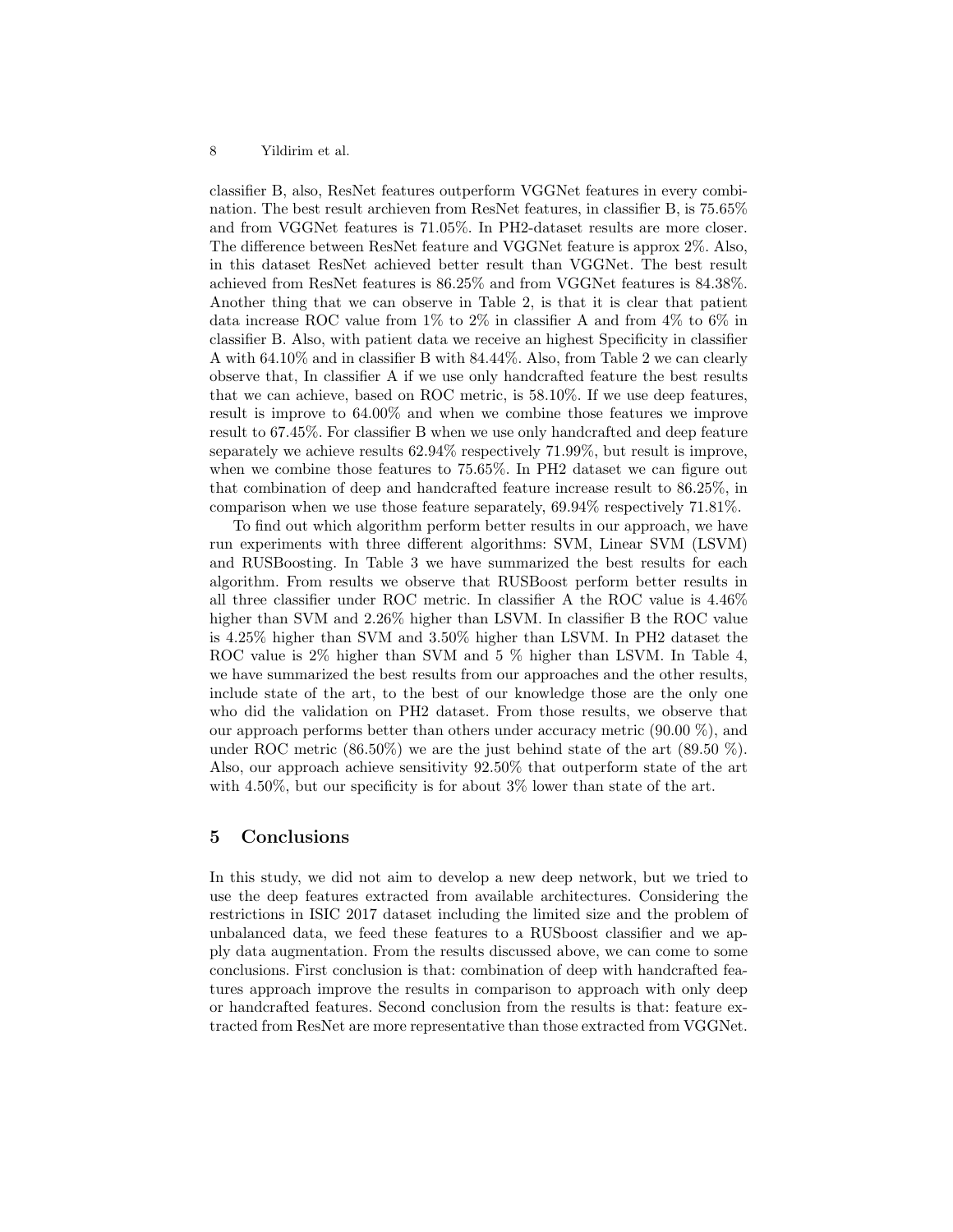|                     |        | ResNet      |                          |                                 | VGGNet                                                                           |         |                |           |                             |
|---------------------|--------|-------------|--------------------------|---------------------------------|----------------------------------------------------------------------------------|---------|----------------|-----------|-----------------------------|
| Challenge           | Metric |             | PD.                      | HF                              | $HF+PD$                                                                          |         | <b>PD</b>      | ΗF        | $HF+PD$                     |
| <b>ISIC2017</b>     |        |             |                          |                                 | ROC 63.84% 64.00% 65.15% 67.45% 55.12% 58.08% 57.37% 58.12%                      |         |                |           |                             |
| Classifica.         | SE.    |             |                          |                                 | $76.39\%$ $93.78\%$ $67.90\%$ $70.80\%$ $ 93.99\%$ $69.15\%$ $93.37\%$ $59.83\%$ |         |                |           |                             |
| tion A              | SP.    |             |                          |                                 | $51.28\%$ $34.20\%$ $62.39\%$ $64.10\%$ $16.24\%$ $47.00\%$ $21.37\%$ $56.41\%$  |         |                |           |                             |
|                     |        |             |                          |                                 | $\rm ACC$ 71.50% 82.17% 66.83% 69.50% 78.83% 64.83% 79.33% 59.17%                |         |                |           |                             |
| <b>ISIC2017</b>     |        |             |                          |                                 | ROC 68.10% 71.99% 69.93% 75.65% 65.16% 68.79% 66.37% 71.05%                      |         |                |           |                             |
| Classifica.         | SE     |             |                          |                                 | $91.76\%$ $91.76\%$ $70.98\%$ $65.68\%$ $92.55\%$ $63.13\%$ $92.74\%$ $57.64\%$  |         |                |           |                             |
| tion B              | SP.    |             |                          |                                 | 44.44\% 52.22\% 68.89\% 84.44\% 37.78\% 74.44\% 40.00\% 84.44\%                  |         |                |           |                             |
|                     |        |             |                          | ACC 84.67% 85.83% 70.67% 68.50% |                                                                                  |         |                |           | 84.33% 64.83% 84.83% 61.67% |
|                     |        | ROC 71.81\% |                          | 86.25\%                         |                                                                                  | 69.38\% |                | 84.38\%   |                             |
| PH <sub>2</sub> dat | SE     | $90.63\%$   | $\overline{\phantom{a}}$ | 92.50\%                         | $\blacksquare$                                                                   | 88.75%  | $\blacksquare$ | 93.75\%   |                             |
| aset                | SP.    | 53.00%      | $\overline{a}$           | 80.00%                          |                                                                                  | 50.00%  | $\bar{a}$      | 75.00%    |                             |
|                     | ACC    | 83.00%      | ÷,                       | $90.00\%$                       |                                                                                  | 81.00%  |                | $90.00\%$ |                             |

Table 2. Comparing ResNet vs VGGNet

Table 3. Compare the performance of different classifiers as a final decision layer

| Algorithm       | ROC                                                                | <b>SE</b> | <b>SP</b> | ACC       |
|-----------------|--------------------------------------------------------------------|-----------|-----------|-----------|
| <b>SVM</b>      | 65.04%                                                             | 95.03%    | 35.04\%   | 83.33%    |
|                 | 67.24\%                                                            | $90.89\%$ | 43.59%    | 81.67%    |
| <b>RUSBoost</b> | 67.45%                                                             | 70.80\%   | 64.10\%   | 69.50%    |
| <b>SVM</b>      | 71.40%                                                             | 93.92%    | 48.89%    | 87.17\%   |
|                 | 72.15%                                                             | 90.98%    | 53.33%    | 85.33%    |
| <b>RUSBoost</b> | 75.65%                                                             | 65.68%    | 84.44\%   | 68.50%    |
| <b>SVM</b>      | 84.38%                                                             | 93.75%    | 75.00%    | $90.00\%$ |
| LSVM            | 81.56%                                                             | 90.63%    | 72.50%    | 87.00%    |
| <b>RUSBoost</b> | 86.25%                                                             | 92.50%    | 80.00%    | $90.00\%$ |
|                 | ISIC 2017 Classification A LSVM<br>ISIC 2017 Classification B LSVM |           |           |           |

Table 4. Comparing our approach best results with others in PH2 dataset

| Paper                                    | ROC | SE | -SP - | ACC |
|------------------------------------------|-----|----|-------|-----|
| Abbas [2] 89.50% 88.00% 91.00% 89.00%    |     |    |       |     |
| Proposed 86.25% 92.50% 80.00% 90.00%     |     |    |       |     |
| Barata [9] 86.00% 85.00% 87.00% 87.00%   |     |    |       |     |
| Marques [28] 85.00% 94.00% 77.00% 79.00% |     |    |       |     |
| Situ [38] 85.00% 86.00% 85.00% 85.00%    |     |    |       |     |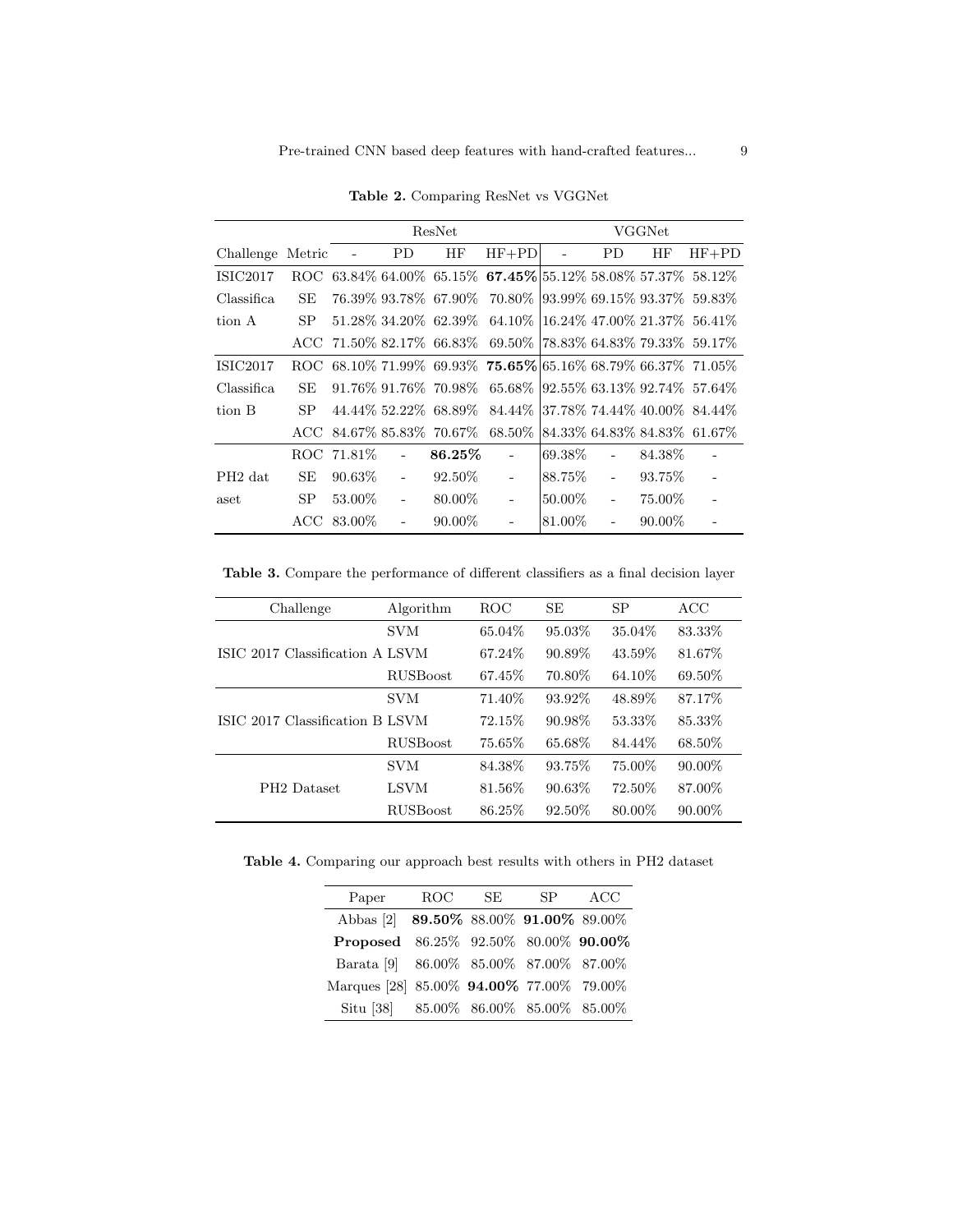The results showed us that features from ResNet when they are combined with handcrafted feature and patient data, if they are provided, achieve the best results in compare to other combinations or any combination of features from VGGNet with handcrafted feature and patient data. Also, this combination of features from ResNet with those handcrafted outperform state of the art, on PH-2 dataset, in accuracy and sensitivity. Next conclusion is relevance of patient data. From the results is shown that when patient data are used results are improved for 1 to 6 %. Also, RusBoost as a final classifier performs better results in comparison to SVM or Linear SVM. The difference between these classifiers varies from 1 to 4%.

## 6 Acknowledgement

This research was supported in part by the grants from the IQ-MED (Image Quality enhancement in MEDical diagnosis, monitoring and treatment) project, funded by the Research Council of Norway; and ERASMUS+ funding.

# References

- 1. Key statistics for melanoma skin cancer. https://www.cancer.org/cancer/melanomaskin-cancer/about/key-statistics.html, accessed: 2020-05-01
- 2. Abbas, Q., Emre Celebi, M., Garcia, I.F., Ahmad, W.: Melanoma recognition framework based on expert definition of abcd for dermoscopic images. Skin Research and Technology  $19(1)$ , e93–e102 (2013)
- 3. Abdulmajeed, M., Seyfi, L.: Object recognition system based on oriented fast and rotated brief (12 2018)
- 4. Alc´on, J.F., Ciuhu, C., Ten Kate, W., Heinrich, A., Uzunbajakava, N., Krekels, G., Siem, D., De Haan, G.: Automatic imaging system with decision support for inspection of pigmented skin lesions and melanoma diagnosis. IEEE journal of selected topics in signal processing  $3(1)$ ,  $14-25$  (2009)
- 5. Anna Karen Garate-Escamila, Amir Hajjam El Hassani, E.A.: Classification models for heart disease prediction using feature selection and pca. In: Informatics in Medicine Unlocked. Elsevier (2020)
- 6. Argenziano, G., Soyer, H., De Giorgi, V., Piccolo, D., Carli, P., Delfino, M., et al.: Dermoscopy: a tutorial. EDRA, Medical Publishing & New Media 16 (2002)
- 7. Ballerini, L., Fisher, R.B., Aldridge, B., Rees, J.: A color and texture based hierarchical k-nn approach to the classification of non-melanoma skin lesions. In: Color Medical Image Analysis, pp. 63–86. Springer (2013)
- 8. Barata, C., Celebi, M.E., Marques, J.S.: Improving dermoscopy image classification using color constancy. IEEE journal of biomedical and health informatics  $19(3)$ , 1146–1152 (2015)
- 9. Barata, C., Marques, J., Rozeira, J.: Evaluation of color based keypoints and features for the classification of melanomas using the bag-of-features model. In: "Advances in Visual Computing". pp. 40–49. Springer Berlin Heidelberg (2013)
- 10. Barata, C., Ruela, M., Francisco, M., Mendonça, T., Marques, J.S.: Two systems for the detection of melanomas in dermoscopy images using texture and color features. IEEE Systems Journal 8(3), 965–979 (2014)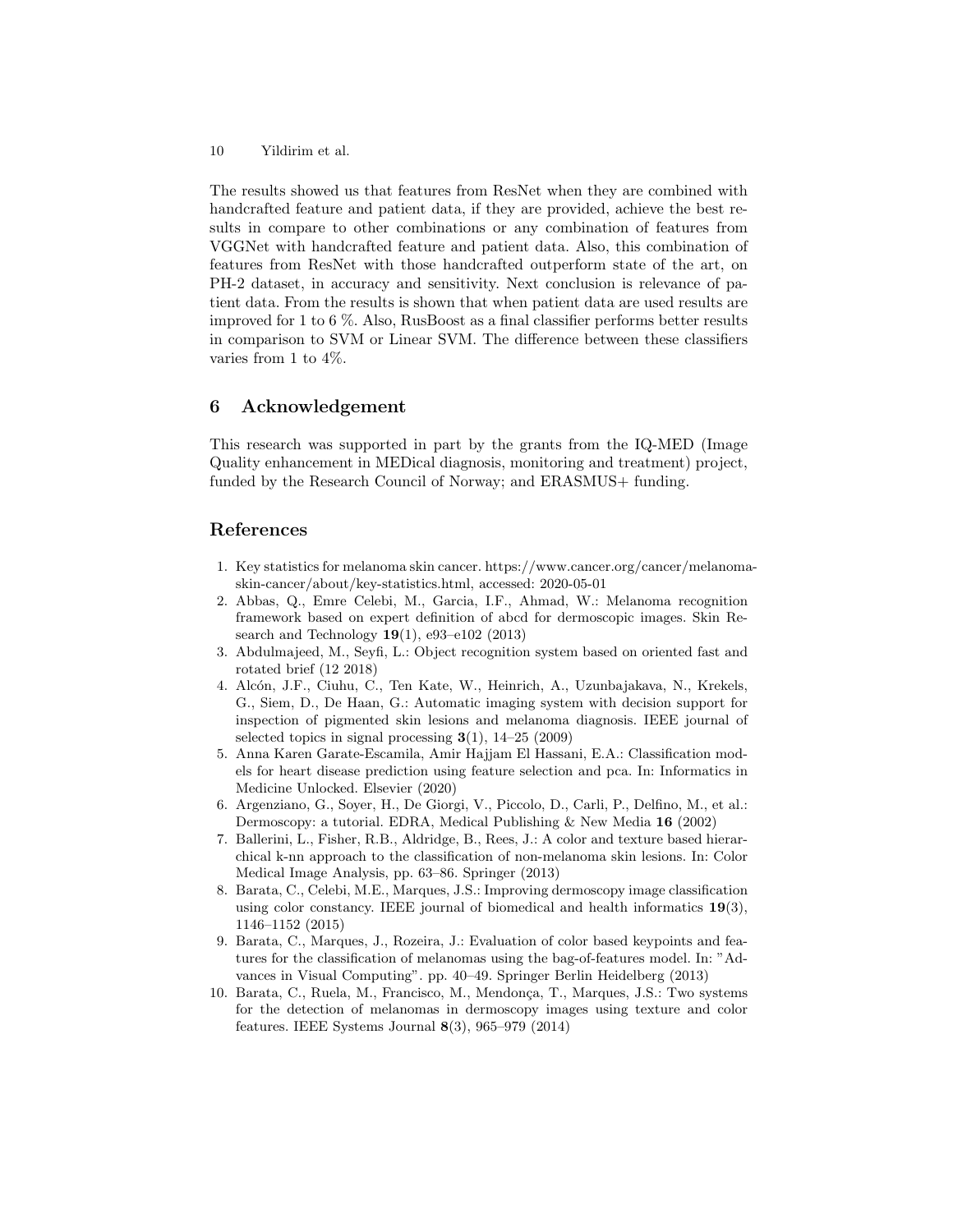- 11. Bay, H., Ess, A., Tuytelaars, T., Van Gool, L.: Speeded-up robust features (surf). Computer Vision and Image Understanding 110, 346–359 (06 2008)
- 12. Cherepkova, O., Hardeberg, J.Y.: Enhancing dermoscopy images to improve melanoma detection. In: 2018 Colour and Visual Computing Symposium (CVCS). pp. 1–6 (2018)
- 13. Codella, N., Cai, J., Abedini, M., et al.: Deep learning, sparse coding, and svm for melanoma recognition in dermoscopy images. In: International Workshop on Machine Learning in Medical Imaging. pp. 118–126. Springer (2015)
- 14. Codella, N., Nguyen, Q.B., Pankanti, et al.: Deep learning ensembles for melanoma recognition in dermoscopy images. arXiv preprint arXiv:1610.04662 (2016)
- 15. Codella, N.C., Gutman, D., Celebi, M.E., Helba, B., et al.: Skin lesion analysis toward melanoma detection: A challenge at the 2017 international symposium on biomedical imaging (isbi), hosted by the international skin imaging collaboration (isic). arXiv preprint arXiv:1710.05006 (2017)
- 16. Damian, F., Moldovanu, S., Dey, N., Ashour, A.S., Moraru, L.: Feature selection of non-dermoscopic skin lesion images for nevus and melanoma classification (04 2020). https://doi.org/10.3390/computation8020041
- 17. Deng, J., Dong, W., Socher, R., Li, L.J., Li, K., Fei-Fei, L.: Imagenet: A large-scale hierarchical image database pp. 248–255 (2009)
- 18. Díaz, I.G.: Incorporating the knowledge of dermatologists to convolutional neural networks for the diagnosis of skin lesions. arXiv preprint arXiv:1703.01976 (2017)
- 19. Garnavi, R., Aldeen, M., Bailey, J.: Computer-aided diagnosis of melanoma using border-and wavelet-based texture analysis. IEEE Transactions on Information Technology in Biomedicine 16(6), 1239–1252 (2012)
- 20. He, K., Zhang, X., Ren, S., Sun, J.: Deep residual learning for image recognition. In: Proceedings of the IEEE conference on computer vision and pattern recognition. pp. 770–778 (2016)
- 21. Kawahara, J., Daneshvar, S., Argenziano, G., Hamarneh, G.: Seven-point checklist and skin lesion classification using multitask multimodal neural nets. IEEE Journal of Biomedical and Health Informatics 23(2), 538–546 (mar 2019)
- 22. Ke, Y., Sukthankar, R.: Pca-sift: A more distinctive representation for local image descriptors. vol. 2, pp. II–506 (05 2004)
- 23. Kumar, A., Kim, J., Lyndon, D., Fulham, M., Feng, D.: An ensemble of fine-tuned convolutional neural networks for medical image classification. IEEE journal of biomedical and health informatics  $21(1)$ , 31–40 (2017)
- 24. Ma, L., Staunton, R.C.: Analysis of the contour structural irregularity of skin lesions using wavelet decomposition. Pattern recognition  $46(1)$ , 98–106 (2013)
- 25. Majtner, T., Yildirim-Yayilgan, S., Hardeberg, J.Y.: Combining deep learning and hand-crafted features for skin lesion classification. In: Image Processing Theory Tools and Applications, 2016 6th International Conference on. pp. 1–6. IEEE
- 26. Majtner, T., Yildirim-Yayilgan, S., Hardeberg, J.Y.: Efficient melanoma detection using texture-based rsurf features. In: International Conference Image Analysis and Recognition. pp. 30–37. Springer (2016)
- 27. Majtner, T., Yildirim Yayilgan, S., Hardeberg, J.Y.: Optimised deep learning features for improved melanoma detection. Multimedia Tools and Applications 78, 11883–11903 (05 2019)
- 28. Marques, J.S., Barata, C., Mendonça, T.: On the role of texture and color in the classification of dermoscopy images. In: 2012 Annual International Conference of the IEEE Engineering in Medicine and Biology Society. pp. 4402–4405 (2012)